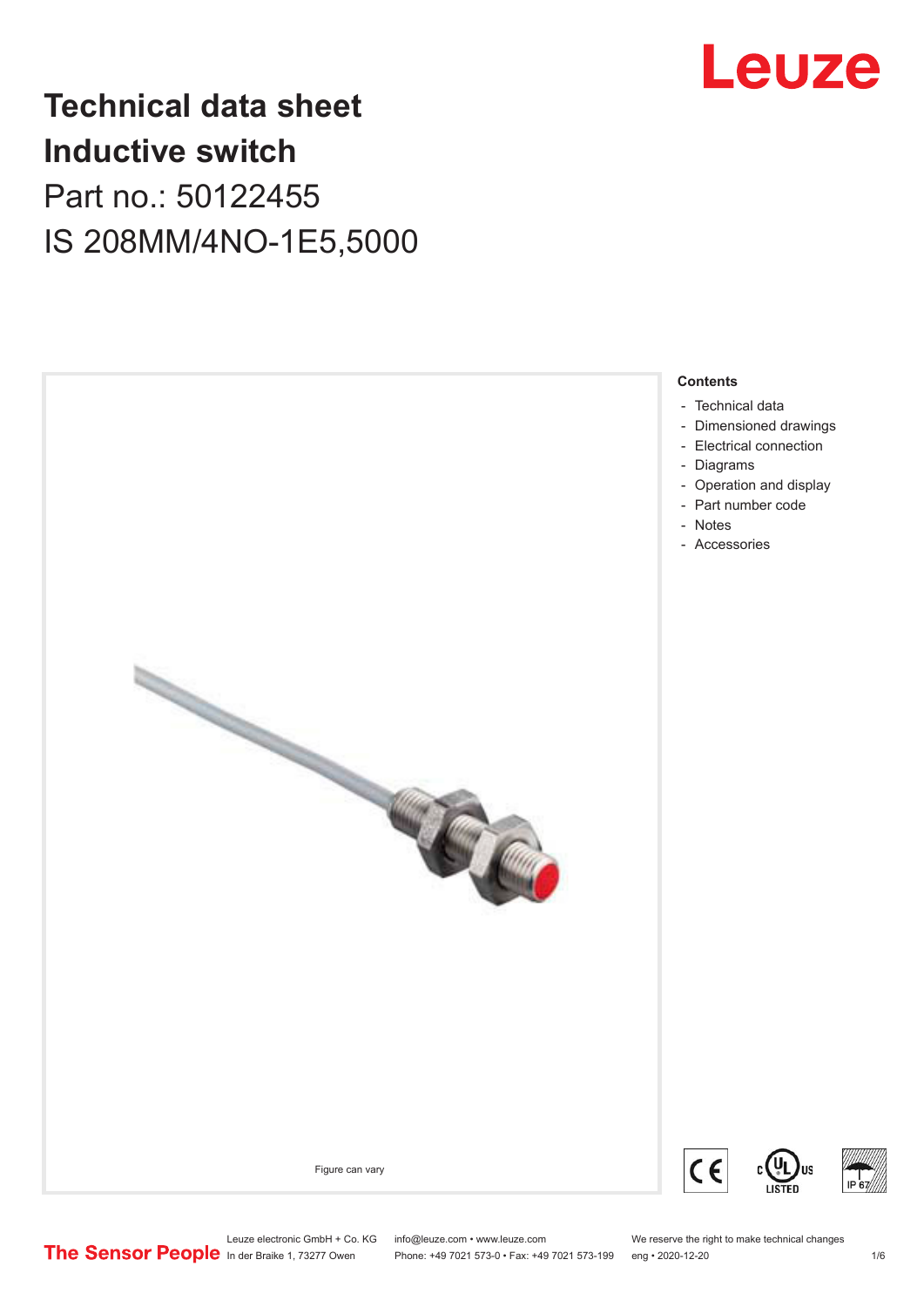# <span id="page-1-0"></span>**Technical data**

# Leuze

#### **Basic data**

| <b>Series</b>                             | 208 |
|-------------------------------------------|-----|
| Typ. operating range limit S <sub>n</sub> | 1.5 |
| <b>Operating range S<sub>a</sub></b>      |     |

#### **Characteristic parameters**

MTTF 900 years

#### **Electrical data**

| Electrical data                      |                                                                                           |  |  |
|--------------------------------------|-------------------------------------------------------------------------------------------|--|--|
| <b>Protective circuit</b>            | Inductive protection                                                                      |  |  |
|                                      | Polarity reversal protection                                                              |  |  |
|                                      | Short circuit protected                                                                   |  |  |
| Performance data                     |                                                                                           |  |  |
| Supply voltage $U_{\rm B}$           | 10  30 V, DC                                                                              |  |  |
| <b>Residual ripple</b>               | $0 20 \%$ , From $U_{\rm B}$                                                              |  |  |
| <b>Open-circuit current</b>          | $010$ mA                                                                                  |  |  |
| Temperature drift, max. (in % of S.) | 10 %, Over the entire operating<br>temperature range                                      |  |  |
| Repeatability, max. (in % of S.)     | 5 %, For $U_R$ = 20  30 V DC, ambient<br>temperature $T_a = 23 \degree C \pm 5 \degree C$ |  |  |
| <b>Switching hysteresis</b>          | 20%                                                                                       |  |  |

**Switching current, max.** 200 mA

1.5 mm

0 ... 1.2 mm

#### **Outputs**

**Number of digital switching outputs** 1 Piece(s)

**Residual current, max.** 0.1 mA **Voltage drop** ≤ 2 V

| <b>Switching outputs</b> |     |
|--------------------------|-----|
| Voltage type             | DC  |
| Switching current, max.  | 200 |

**Switching output 1 Switching element** Transistor, PNP **Switching principle** NO (normally open)

#### **Timing**

**Switching frequency** 5,000 Hz **Readiness delay** 32 ms

#### **Connection**

**Number of connections** 1 Piece(s)

| <b>Connection 1</b>       |                     |  |  |
|---------------------------|---------------------|--|--|
| <b>Function</b>           | Signal OUT          |  |  |
|                           | Voltage supply      |  |  |
| <b>Type of connection</b> | Cable               |  |  |
| Cable length              | 5,000 mm            |  |  |
| <b>Sheathing material</b> | <b>PVC</b>          |  |  |
| Cable color               | Gray                |  |  |
| Number of conductors      | 3-wire              |  |  |
| Wire cross section        | $0.14 \text{ mm}^2$ |  |  |

### **Mechanical data Design** Cylindrical **Thread size** M8 x 1 mm **Dimension (Ø x L)** 8 mm x 35 mm **Type of installation** Embedded **Housing material** Stainless steel **Stainless steel housing WA V2A Sensing face material** Plastic, Polyamide (PA 66) **Net weight** 140 g **Housing color** Red, RAL 3000 Silver **Type of fastening** Mounting thread Via optional mounting device **Standard measuring plate** 8 x 8 mm<sup>2</sup>, Fe360 **Operation and display Type of display** LED **Number of LEDs** 1 Piece(s) **Environmental data** Ambient temperature, operation -25 ... 70 °C **Ambient temperature, storage** -25 ... 70 °C **Certifications Degree of protection** IP 67 **Protection class** III **Certifications** c UL US **Test procedure for EMC in accordance**  IEC 61000-4-2 **with standard** IEC 61000-4-3 IEC 61000-4-4 Standards applied<br>
IEC 60947-5-2 **Correction factors Aluminum** 0.25 **Stainless steel** 0.7 **Copper** 0.2 **Brass** 0.35 **Fe360 steel** 1 **Classification**

| <b>Customs tariff number</b> | 85365019 |
|------------------------------|----------|
| eCl@ss 5.1.4                 | 27270101 |
| eCl@ss 8.0                   | 27270101 |
| eCl@ss 9.0                   | 27270101 |
| eCl@ss 10.0                  | 27270101 |
| eCl@ss 11.0                  | 27270101 |
| <b>ETIM 5.0</b>              | EC002714 |
| <b>ETIM 6.0</b>              | EC002714 |
| <b>ETIM 7.0</b>              | EC002714 |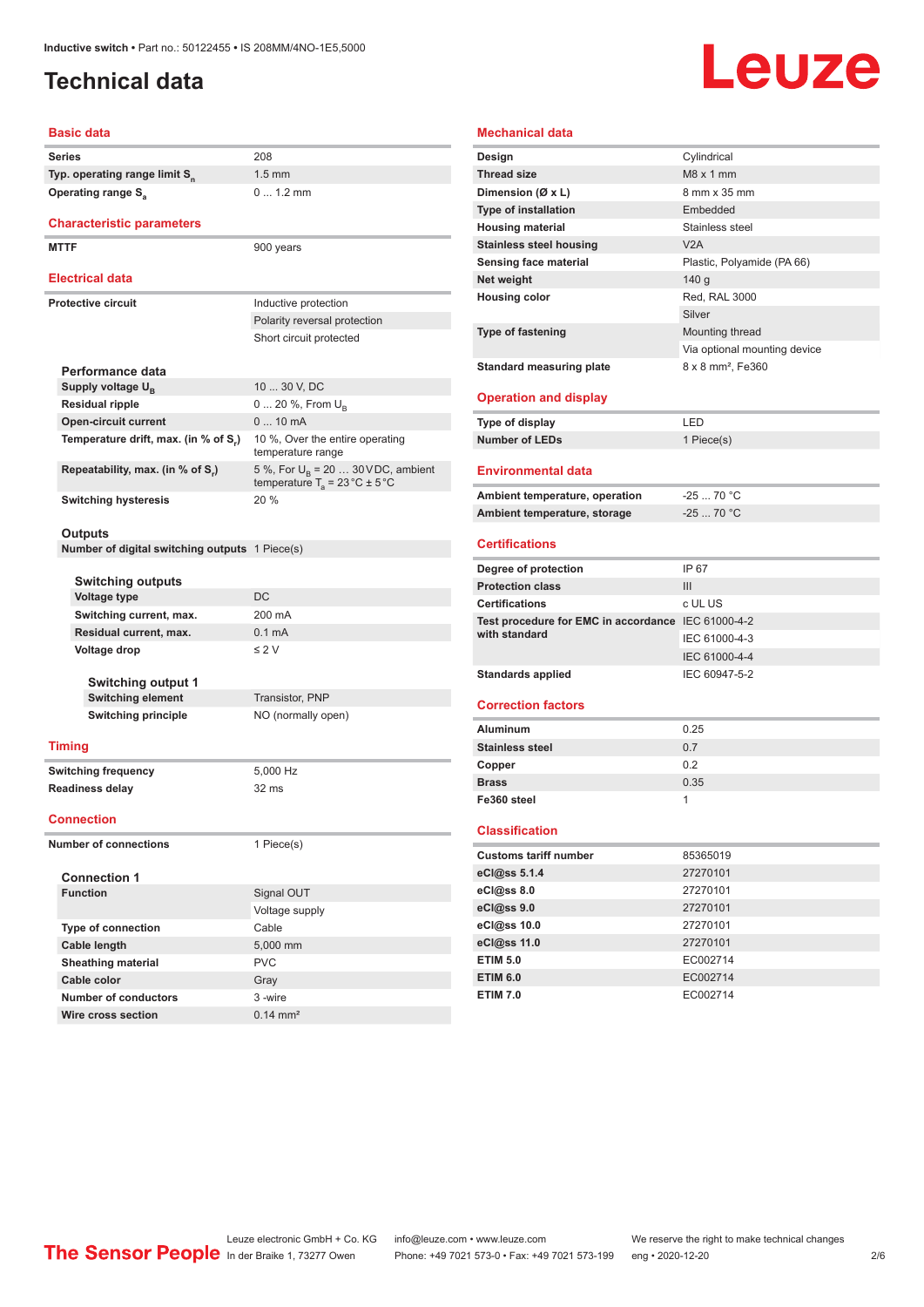<span id="page-2-0"></span>**Inductive switch •** Part no.: 50122455 **•** IS 208MM/4NO-1E5,5000

# **Dimensioned drawings**

All dimensions in millimeters





# **Electrical connection**

#### **Connection 1**

| Signal OUT            |
|-----------------------|
| Voltage supply        |
| Cable                 |
| 5,000 mm              |
| <b>PVC</b>            |
| Gray                  |
| 3-wire                |
| $0.14 \, \text{mm}^2$ |
|                       |

| <b>Conductor color</b> | <b>Conductor assignment</b> |
|------------------------|-----------------------------|
|------------------------|-----------------------------|

| <b>Brown</b> | $V +$            |
|--------------|------------------|
| <b>Blue</b>  | <b>GND</b>       |
| <b>Black</b> | OUT <sub>1</sub> |

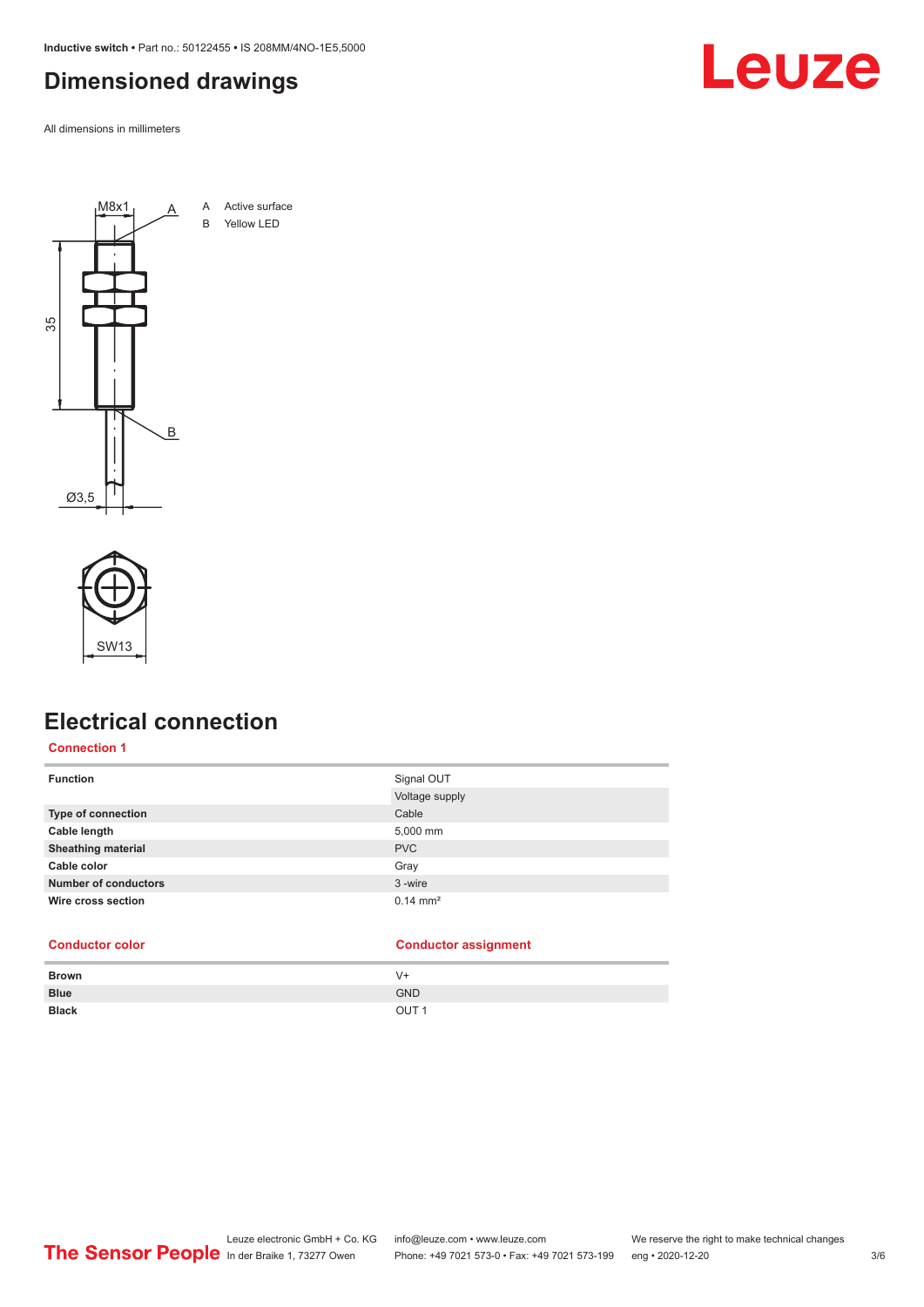## <span id="page-3-0"></span>**Diagrams**

# Leuze

### Embedded installation



Types with  $S_n = 1.5$  mm



- a Inductive switch
- b Standard measuring plate

# **Operation and display**

ರ

≥ 3S<sup>n</sup>

ರ∥



**1 1** Switching output/switching state Switching output/switching state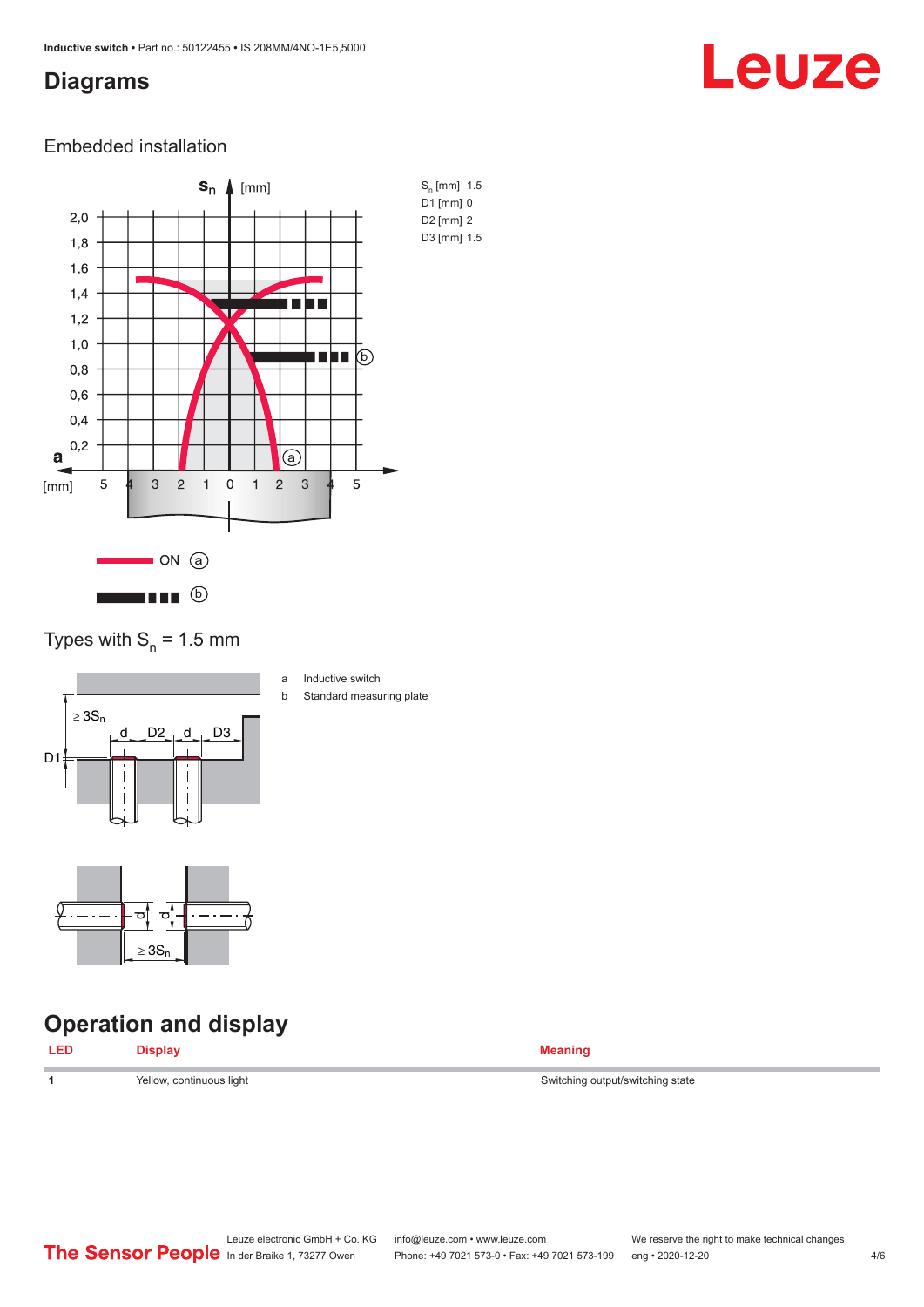# <span id="page-4-0"></span>**Part number code**

Part designation: **ISX YYY ZZ/AAA.BB-CCC-DDD-DDD**



| <b>ISX</b> | Operating principle / construction<br>IS: inductive switch, standard design<br>ISS: inductive switch, short construction                                                                                                                                                                                                                                                                                                                                                                                                                                                                                                                                                                                                                                                                                                                                                                                                                                                                                                                                                                                                                                                                                                                                                                                                                                                                                                                                                                          |
|------------|---------------------------------------------------------------------------------------------------------------------------------------------------------------------------------------------------------------------------------------------------------------------------------------------------------------------------------------------------------------------------------------------------------------------------------------------------------------------------------------------------------------------------------------------------------------------------------------------------------------------------------------------------------------------------------------------------------------------------------------------------------------------------------------------------------------------------------------------------------------------------------------------------------------------------------------------------------------------------------------------------------------------------------------------------------------------------------------------------------------------------------------------------------------------------------------------------------------------------------------------------------------------------------------------------------------------------------------------------------------------------------------------------------------------------------------------------------------------------------------------------|
| <b>YYY</b> | <b>Series</b><br>203: series with $\varnothing$ 3 mm<br>204: series with Ø 4 mm<br>205: series with M5 x 0.5 external thread<br>206: series with Ø 6.5 mm<br>208: series with M8 x 1 external thread<br>212: series with M12 x 1 external thread<br>218: series with M18 x 1 external thread<br>230: series with M30 x 1.5 external thread<br>240: series in cubic design<br>244: series in cubic design<br>255: series with 5 x 5 mm <sup>2</sup> cross section<br>288: series with 8 x 8 mm <sup>2</sup> cross section                                                                                                                                                                                                                                                                                                                                                                                                                                                                                                                                                                                                                                                                                                                                                                                                                                                                                                                                                                          |
| <b>ZZ</b>  | Housing / thread<br>MM: metal housing (active surface: plastic) / metric thread<br>FM: full-metal housing (active surface: stainless steel AISI 316L) / metric thread<br>MP: metal housing (active surface: plastic) / smooth (without thread)                                                                                                                                                                                                                                                                                                                                                                                                                                                                                                                                                                                                                                                                                                                                                                                                                                                                                                                                                                                                                                                                                                                                                                                                                                                    |
| <b>AAA</b> | Output current / supply<br>4NO: PNP transistor, NO contact<br>4NC: PNP transistor, NC contact<br>2NO: NPN transistor, NO contact<br>2NC: NPN transistor, NC contact<br>1NO: relay, NO contact / AC/DC<br>1NC: relay, NC contact / AC/DC<br>44: 2 PNP transistor switching outputs, antivalent (NO + NC)<br>22: 2 NPN transistor switching outputs, antivalent (NO + NC)                                                                                                                                                                                                                                                                                                                                                                                                                                                                                                                                                                                                                                                                                                                                                                                                                                                                                                                                                                                                                                                                                                                           |
| ВB         | Special equipment<br>n/a: no special equipment<br>5F: food version<br>5: housing material V2A (1.4305, AISI 303)                                                                                                                                                                                                                                                                                                                                                                                                                                                                                                                                                                                                                                                                                                                                                                                                                                                                                                                                                                                                                                                                                                                                                                                                                                                                                                                                                                                  |
| <b>CCC</b> | Measurement range / type of installation<br>1E0: typ. range limit 1.0 mm / embedded installation<br>1E5: typ. range limit 1.5 mm / embedded installation<br>2E0: typ. range limit 2.0 mm / embedded installation<br>3E0: typ. range limit 3.0 mm / embedded installation<br>4E0: typ. range limit 4.0 mm / embedded installation<br>5E0: typ. range limit 5.0 mm / embedded installation<br>6E0: typ. range limit 6.0 mm / embedded installation<br>8E0: typ. range limit 8.0 mm / embedded installation<br>10E: typ. range limit 10.0 mm / embedded installation<br>12E: typ. range limit 12.0 mm / embedded installation<br>15E: typ. range limit 15.0 mm / embedded installation<br>20E: typ. range limit 20.0 mm / embedded installation<br>22E: typ. range limit 22.0 mm / embedded installation<br>2N5: typ. range limit 2.5 mm / non-embedded installation<br>4N0: typ. range limit 4.0 mm / non-embedded installation<br>8N0: typ. range limit 8.0 mm / non-embedded installation<br>10N: typ. range limit 10.0 mm / non-embedded installation<br>12N: typ. range limit 12.0 mm / non-embedded installation<br>14N: typ. range limit 14.0 mm / non-embedded installation<br>15N: typ. range limit 15.0 mm / non-embedded installation<br>20N: typ. range limit 20.0 mm / non-embedded installation<br>22N: typ. range limit 22.0 mm / non-embedded installation<br>25N: typ. range limit 25.0 mm / non-embedded installation<br>40N: typ. range limit 40.0 mm / non-embedded installation |
| <b>DDD</b> | <b>Electrical connection</b><br>n/a: cable, standard length 2000 mm<br>S12: M12 connector, 4-pin, axial<br>200-S12: cable, length 200 mm with M12 connector, 4-pin, axial<br>200-S8.3: cable, length 200 mm with M8 connector, 3-pin, axial<br>S8.3: M8 connector, 3-pin, axial<br>005-S8.3: cable, length 500 mm with M8 connector, 3-pin, axial<br>050: cable, standard length 5000 mm, 3-wire                                                                                                                                                                                                                                                                                                                                                                                                                                                                                                                                                                                                                                                                                                                                                                                                                                                                                                                                                                                                                                                                                                  |



 $\%$  A list with all available device types can be found on the Leuze website at www.leuze.com.

Leuze electronic GmbH + Co. KG info@leuze.com • www.leuze.com We reserve the right to make technical changes In der Braike 1, 73277 Owen Phone: +49 7021 573-0 • Fax: +49 7021 573-199 eng • 2020-12-20